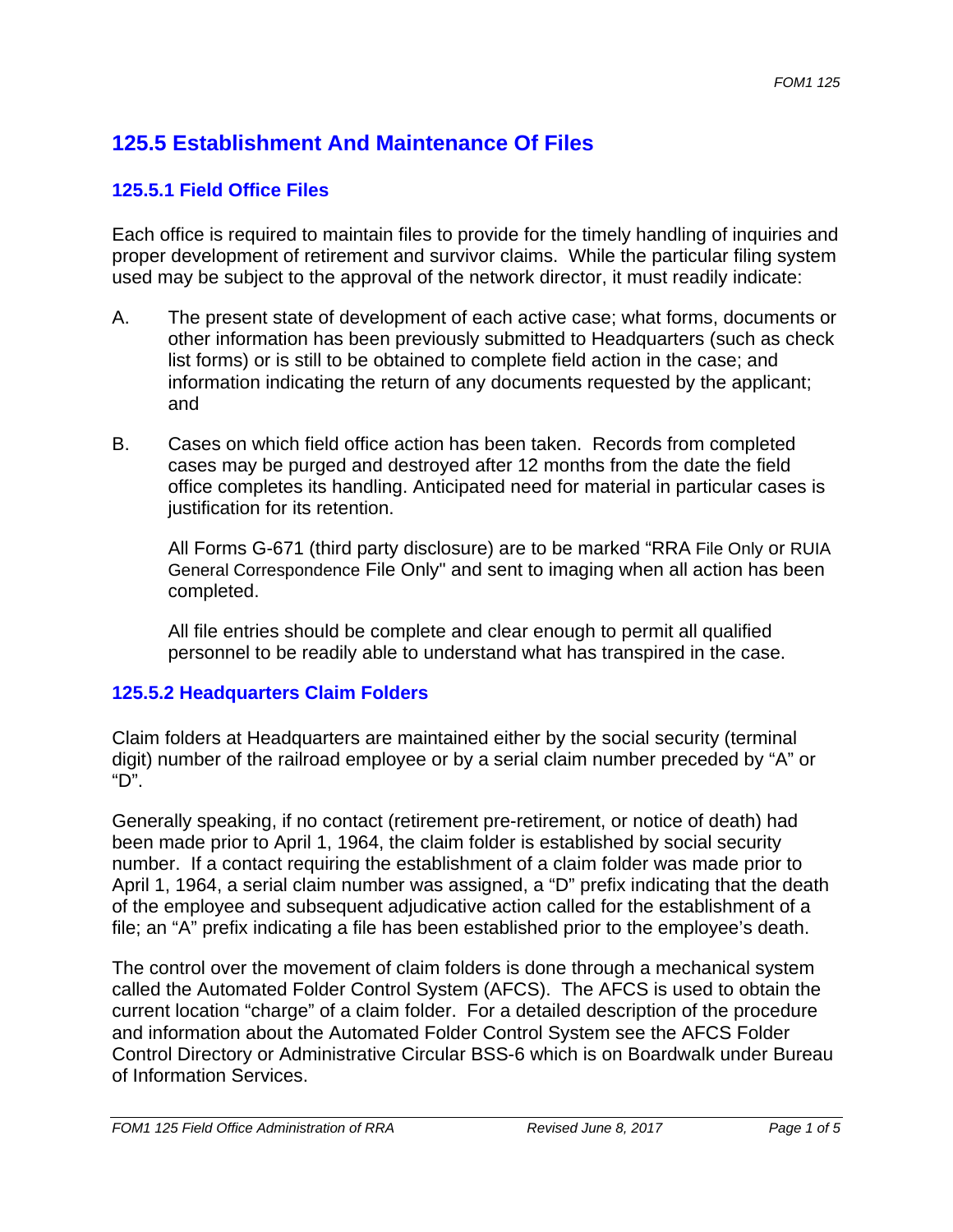#### **125.5.3 Preservation of Facsimile Transmissions**

All thermal paper facsimile (fax) transmissions that must be kept as a folder record should be copied on plain paper prior to filing.

Incoming copies on some fax machines are printed on "thermal paper," as opposed to plain paper. The images on thermal paper are extremely unstable and may begin to deteriorate in as few as 6 months. Such thermal papers are sensitive to heat and light, will react with chemicals found in ordinary office environments (including markers, cosmetics, and some types of plastic folders), and may contain impermanent dyes. As a result, the text is likely to fade and become illegible or the whole paper surface may darken, making the image indistinguishable. Thermal paper can be recognized by its smooth sheen and tendency to curl, making it difficult to handle.

Facsimile transmissions received via personal computer fax/modems and software are the same as those transmitted via fax machine.

Most current models of fax machines produce copies on plain paper by xerographic means, which produces a much more stable image than a copy made on thermal paper. Plain paper is easier than thermal paper to mark, copy and file.

## **125.10 Tracing Procedure**

In the interest of processing claims as quickly as possible, a tracing schedule has been established to secure information in a timely manner. An itemized breakdown of tracing procedures for various forms used to certify payment is contained in Appendix E at the end of this article.

Use judgment in contacting an employer. If the number of tracers for employer information (i.e., Forms G-88P, G-88A.2, G-3EMP, etc.) appears to be large in relation to the employer, discuss the matter with the appropriate contact official. Stress the importance of completing such forms promptly to permit RRB payment within a reasonable time.

### **125.15 Transmittal Of Original Documents**

If it is necessary to submit to Headquarters an original document that must be returned, insert the document in an envelope marked, "Document - To Be Returned." Mark the claim number on the document. Be careful not to staple through the document when transmitting it with other material.

# **125.20 Application Defects**

An application defect or error is generated by conflicting, omitted or incorrect information on forms necessary for the mechanical payment of a retirement annuity. RASI, the mechanical system responsible for awarding retirement annuities, relies on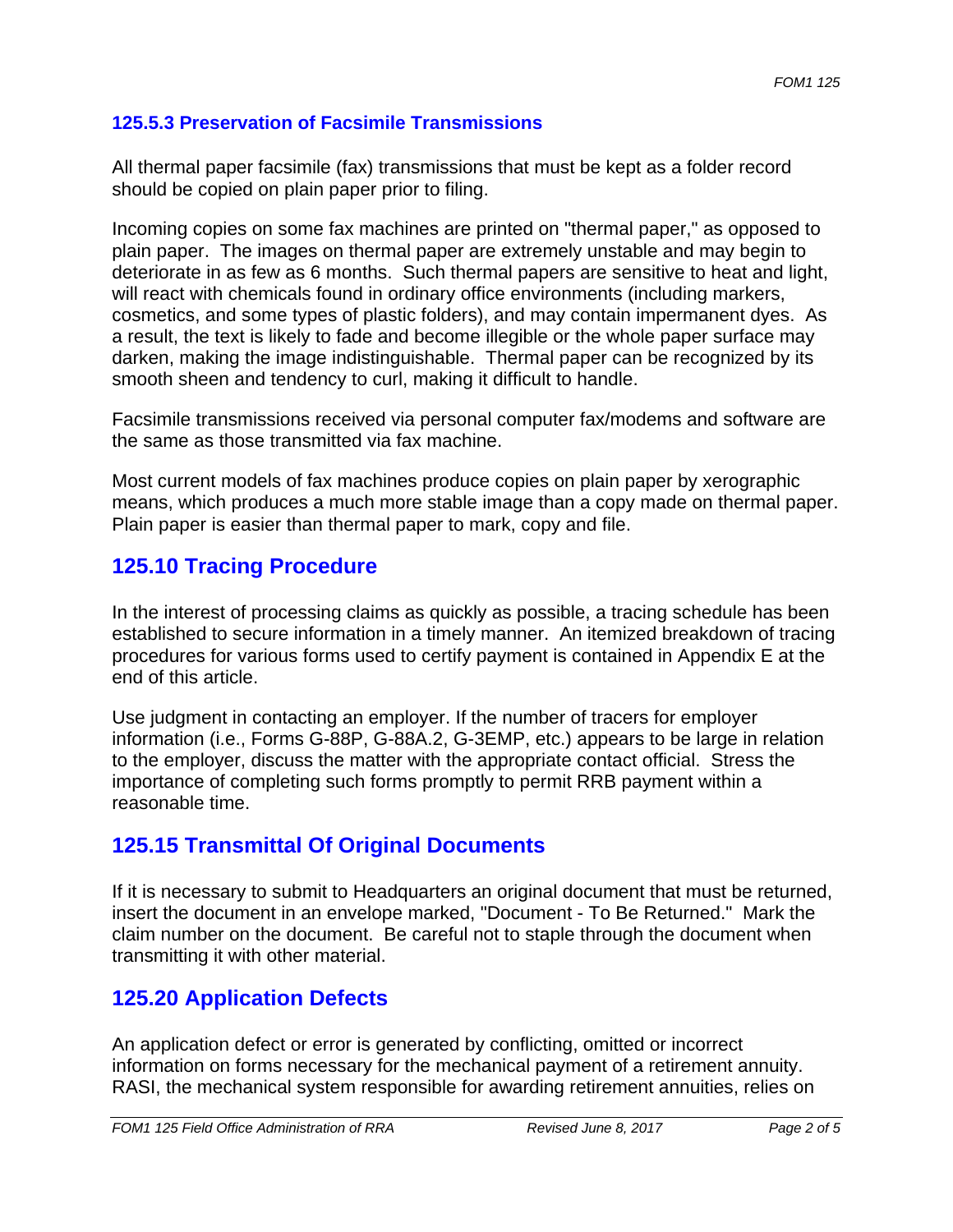the information it is furnished from forms completed by a contact representative for a person filing for an annuity. Information is entered into RASI by data entry operators who have no knowledge of the provisions of the Railroad Retirement Act.

Information is coded directly from various retirement-related forms. Any defect in a form's completion causes RASI to reject the application and/or produce a referral explaining the defect. Referrals from RASI require an examiner's action to verify or correct the data in question; the correct or verified information must be reentered into RASI. The additional handling required to correct defects may cause award delays.

Records of application errors are maintained for each office. When an error is charged, the original is sent to the field office involved; copies are retained in Headquarters and sent to the appropriate regional office.

Any questions you have regarding a particular error should be directed to the program services section of the bureau of field services.

#### **125.25 Mailing Documents or Media with Personal Identifying Information**

The following have been developed for shipping documents or media containing sensitive or personally identifiable information (PII).

- Large quantities (more than 20 pages) medical evidence including medical evidence on CD's
	- o Should be shipped in a secure manner such as registered mail or private courier with tracking capabilities, such as United Parcel Service (UPS).
- Smaller quantities (20 or fewer pages)
	- $\circ$  Should be shipped using security envelopes. It is not necessary to use registered mail or private courier with tracking capabilities.

If UPS is used to ship material to RRB headquarters, "MAILROOM" should be shown on the Name line in box item number 2 (DELIVERY TO) on the UPS Shipping Document. A telephone number for the recipient is not required. The RRB agency name is shown on the Company line while the RRB's headquarters address is shown on the Street Address, City/State, and Zip Code lines.

 **Note**: UPS cannot be used to ship material to a post office box.

**NOTE**: For Medical evidence, terminally ill (TERI) and/or Compassionate Allowance (CAL) cases, disability freeze only applications, or other material which otherwise would have been sent directly to the Disability Benefits Division using Post Office Box 10695, send via UPS to the Disability Benefits Division using 844 N. Rush Street, Chicago, IL